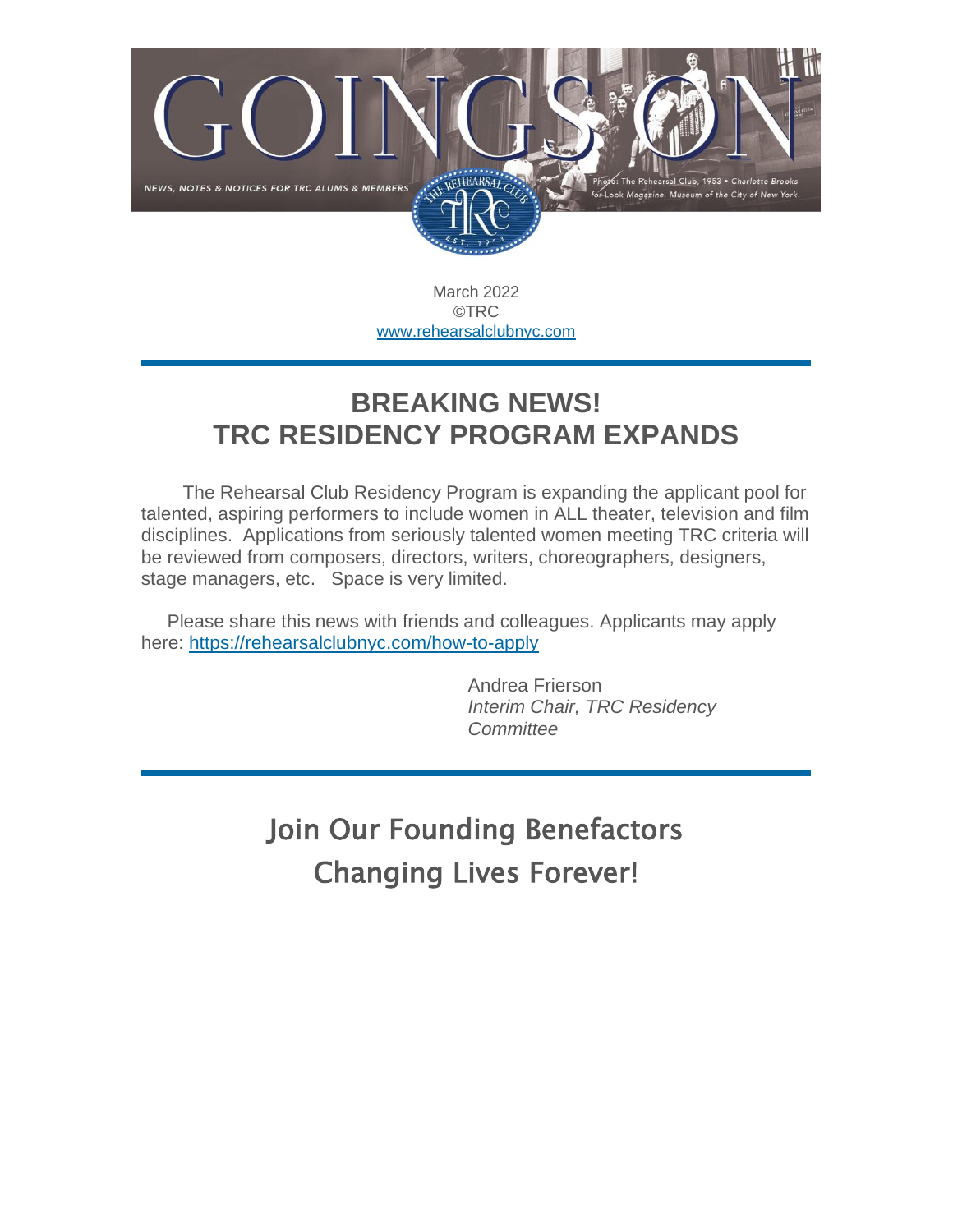

Contact Glen Ekey for further information about becoming a Founding Benefactor or joining the Founders Circle. [gwedke@yahoo.com](mailto:gwedke@yahoo.com)

#### Participants in the TRC Residency Program, together with other TRC Members, participated in Jen Halpern's Casting Workshop recently.



See TRC Workshops section below for more information on the Casting Workshop.

Top Row: Jen Halpern, Maria Elena de la Noval, Francine Mancini, Diane Findlay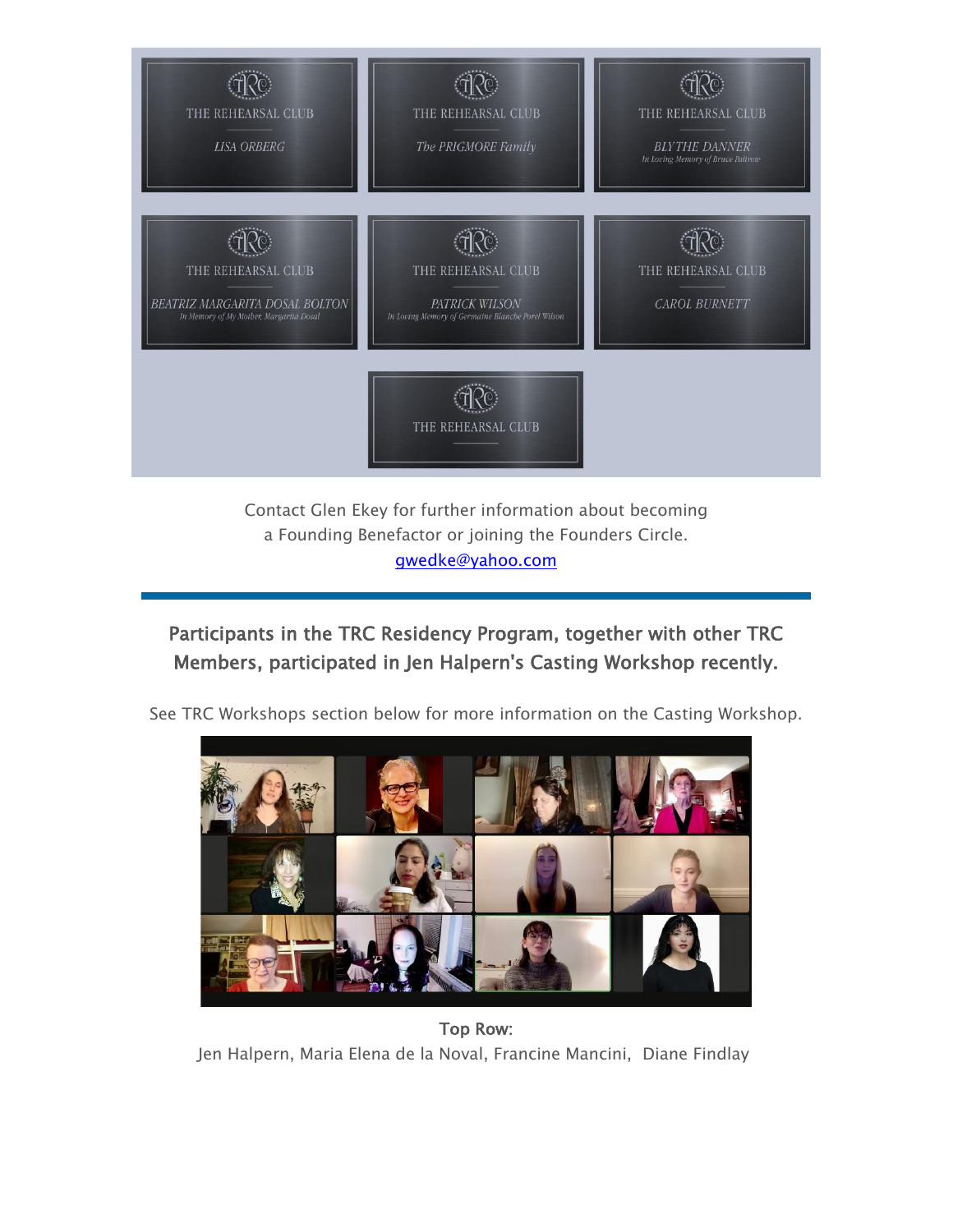#### Second Row:

Nanci Lanza, Lenny Mendez, Megan McCarthy, Riley McGregor

Third Row:

Cynthia Darlow, Kristina LaTour, Oksana Veres, Shawnee Fierros Casas Richberger

# **Breaking News Of Our Celeb Alums**

#### **TRC LEGEND BLYTHE DANNER PERFORMS LIVE!**



Tony Winner Blythe Danner and Tony Nominee Bob Dishy return to Food For Thought Productions in three short comedies about marriage, divorce, and cooking, but not necessarily in that order.

"Commercial Break" by Oscar, Tony and Emmy Winner Peter Stone, a one-act play which was based on a monologue originally written for Audrey Hepburn and then for Cary Grant,

"Amicable Parting" by Pulitzer Prize and Tony Award winner George Kaufman, and "Tallulah Finds Her Kitchen" by Tony Winners Neil Simon and Joseph Stein and Emmy Winner Danny Simon

This show will provide much needed laughs and a Q & A with Ms. Danner and Mr. Dishy. Streaming live when you purchase tickets for \$12 through OnlineLive.

Mon 03/28/2022 2:00PM

[Buy Tickets](https://e.wordfly.com/click?sid=MTE5Ml8zMTQzOV8xMDI5NDlfNzEyNA&l=6575a535-f298-ec11-a826-0050569d9d1d&promo=5571)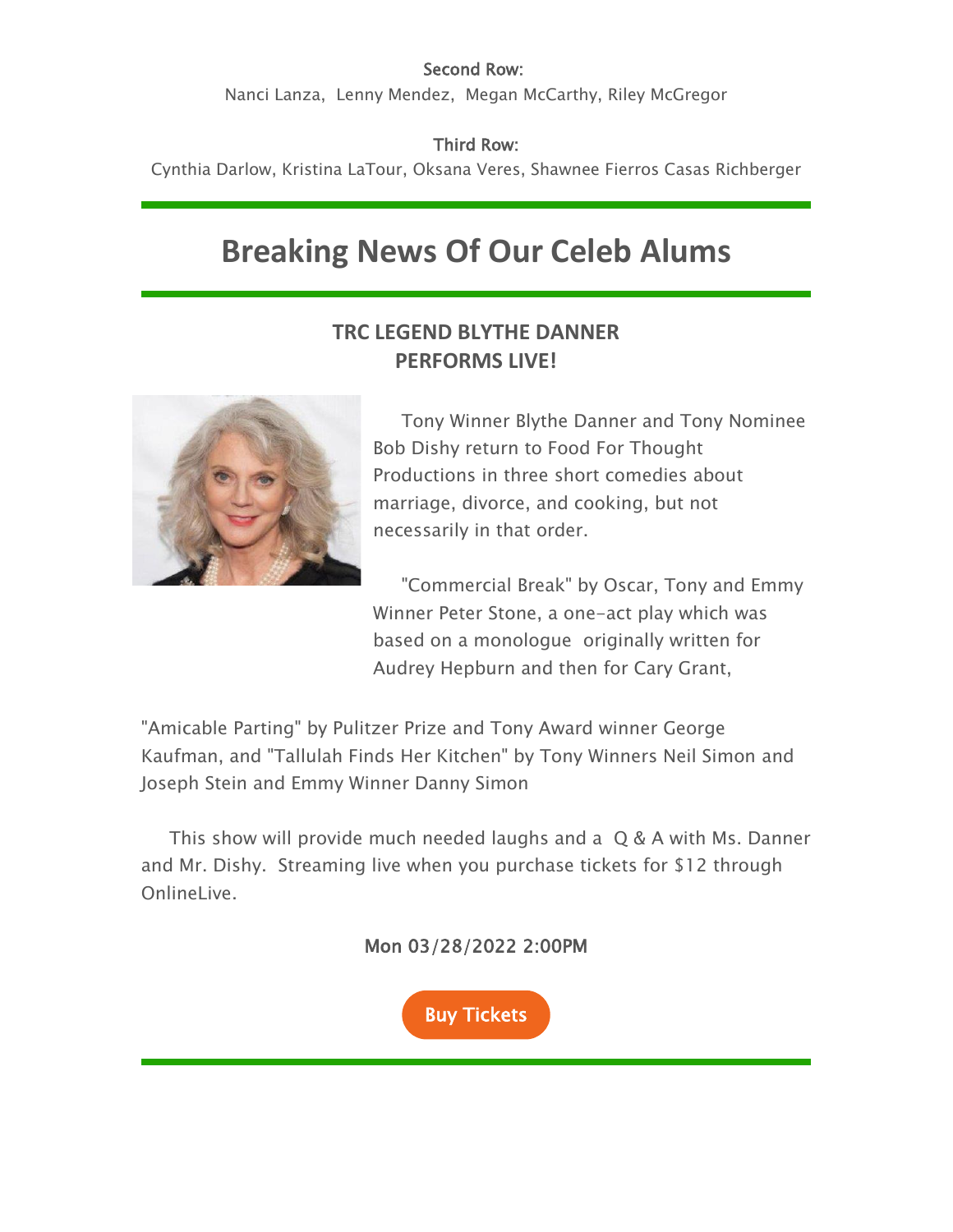#### **Bebe Neuwirth Celebrates with Ann Reinking Award Winner**

TRC Advisory Board Member Bebe Neuwirth, also a member of the Advisory Board for the Ann Reinking Scholarship Program, celebrated with the newest winner of the Award, Vivianna de Santiago, from Yuma, Arizona. The scholarship is a \$5,000 annual award and mentorship for a young dancer moving to New York City to help support them in their artistic endeavors.

Bebe also served as vice chair on the Board of Trustees for The Actors Fund, and has helped Seeds of Peace, a peacebuilding and leadership development organization. As an animal lover, she has contributed to the Chatham, New York-based horse rescue group, Equine Advocates and the annual pet adoption event Broadway Barks.



After the show, the cast was on stage, and I got to meet Bebe Neuwirth, another Ann<br>Reinking Advisory Readvirth, another Ann Reinking Advisory Board member!

### TRC SPOTLIGHT on Charla Hayen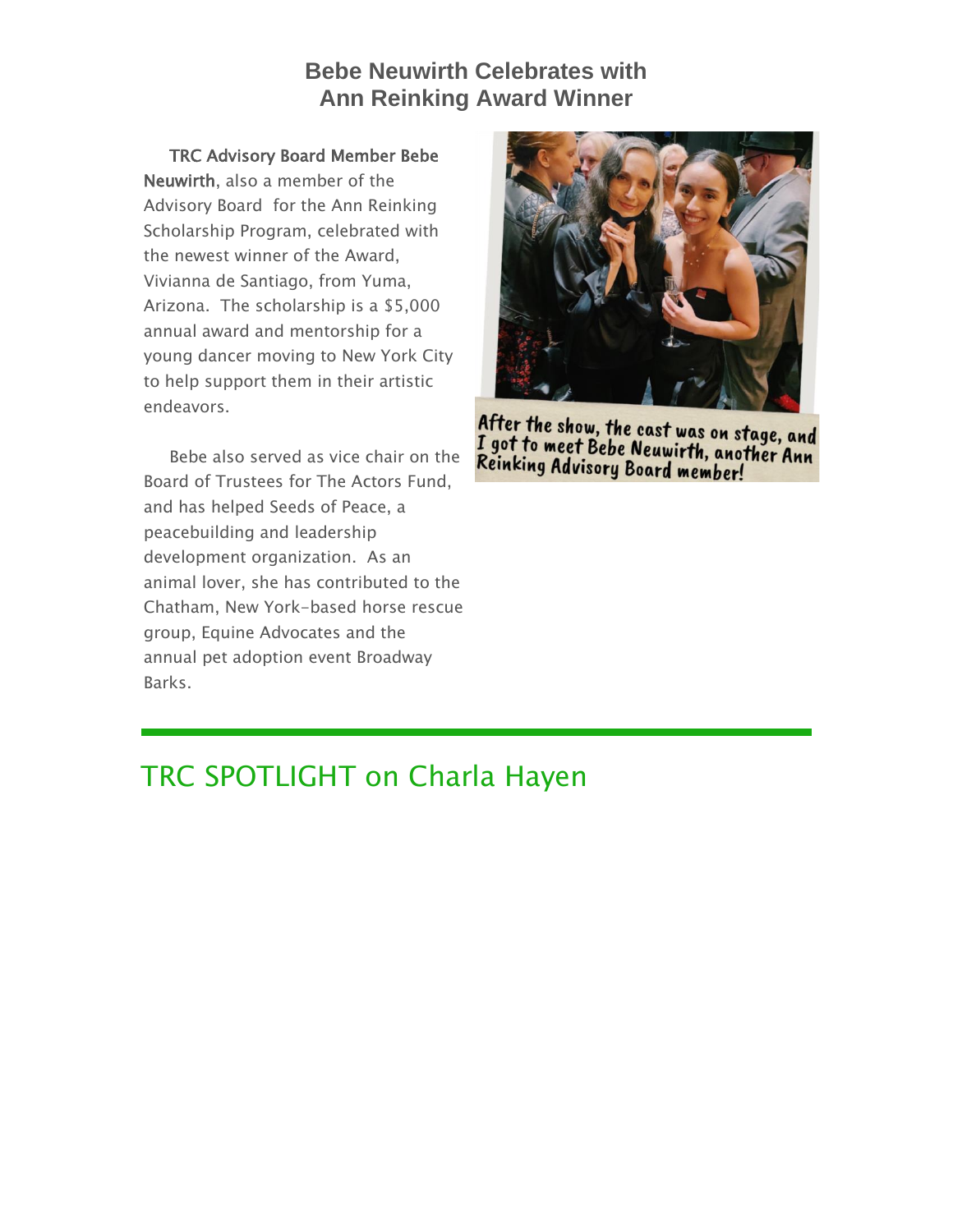



Charla Hayen is a Rehearsal Club Alumna, having lived at the Club from 1965-1966. After studying at James Madison University in Virginia, Charla arrived at The Rehearsal Club in the fall of '65 as a student of Walt Witcover at Herbert Berghof Studios. Her career evolved from theater to teaching, and ultimately to art. She specializes in illustrated cards and paintings. Charla's work can be found at The Drama Book Shop in Manhattan and in other outlets. Just last month, Charla generously donated all proceeds from sales of her gorgeously illustrated and customized Valentines to The Rehearsal Club. This meaningful contribution from a treasured alum is appreciated more than words can say. Best of all, as you can see from the example above, her cards are unique, frameable keepsakes and a great gift.

Thank you Charla!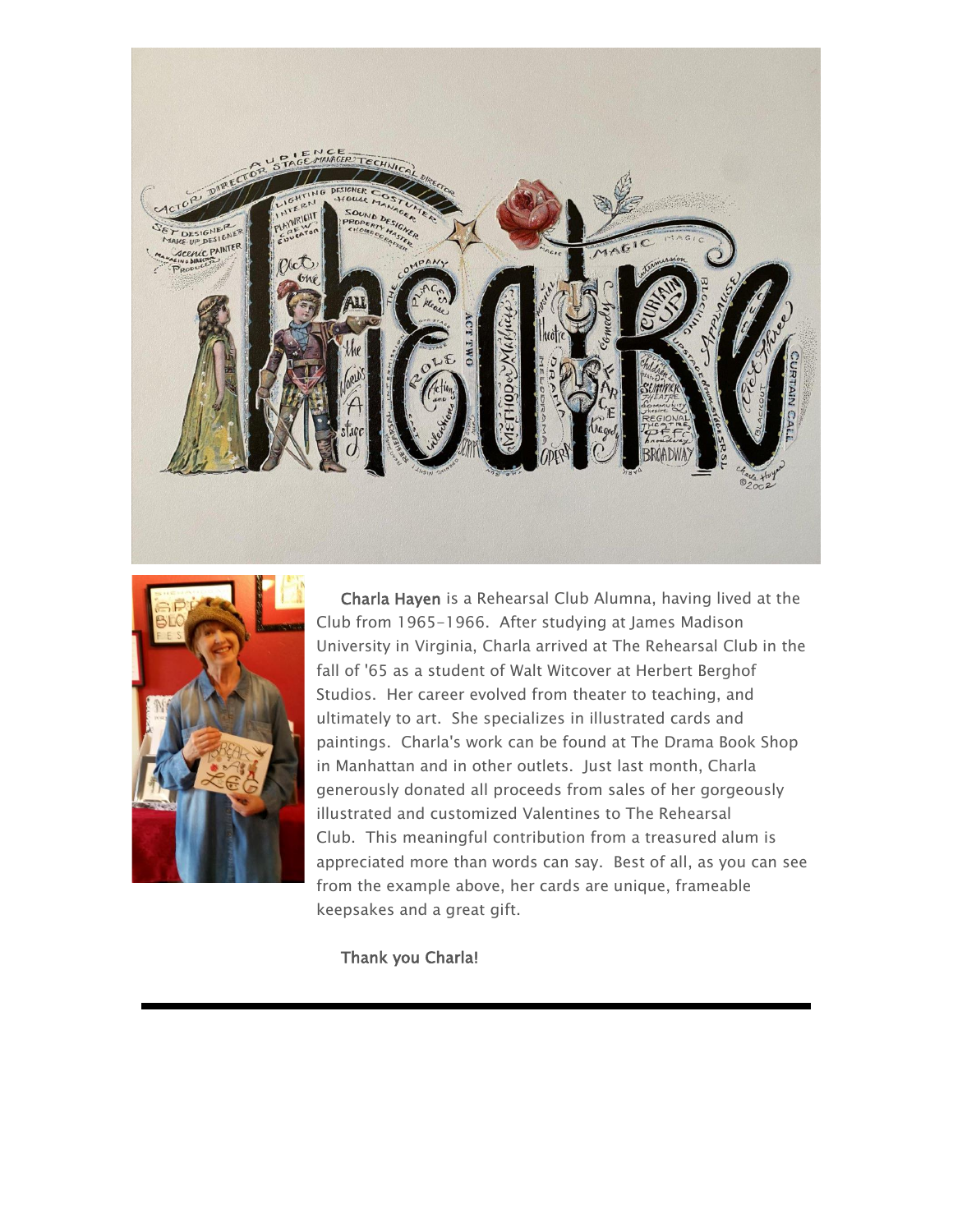

We are pleased to share an exciting opportunity from Creatives Rebuild New York. CRNY and the New York State Council on the Arts' [NYSCA PRESENTS](http://em.networkforgood.com/ls/click?upn=VAGGw4zHikj3d-2F5242H3ZiyzxQdftGCaa5ttSSHZCB-2BlBxXTxPMj4z-2BzllJ9Abn4pohHWPfGQcuLhax9wgBghxTeAgXam2JPldREaUsO74yEhIpbX9B3i5ILFXjDu-2F2Q04w6DPrt9lhaRzPfeR5vzg-3D-3D6EuN_mVgFLr7YN-2FKDVqGhILtkQY9fXF2OyRftV4uiTXV7NCFmx397hqVIaghoWdDojcNgZYXp1szAYOYDjcYK01Pd9nH234-2FA0IRYKOapI7Ds3zS8CjQA-2Bx6c-2BXZ3Cum2epxGt8rNDZUx4bERrgUKftnMToC16JWyeddgMS0Id-2B5QwEu0DGeOLzURwTVov8gi2yy75pY1eWj5f1NXUNNvMGwnPJWmTjIL4kdJnaEeFDy4AbYI3kL90Gb8OTYXq2CGwbZO-2BllMP0q48CkWGFivau40W0VC6IBFgs-2FYIvgPxJ1kUMeUY6pf7XsAQo9welZQB-2FVs2Y-2FG7X-2BGMZa-2B9ro-2BwRkmYIoCOQxvzBM5F1SiQm1oA4g-3D) invite you to an online information session to learn more about CRNY's 3-year, \$125M investment in the financial stability of New York State artists and the organizations that employ them. During the session, NYSCA's Executive Director Mara Manus will join the CRNY team to discuss their funding opportunities.

You can register for either webinar date below:

 March 3, 2022 from 12PM to 1PM: [Click here](http://em.networkforgood.com/ls/click?upn=VAGGw4zHikj3d-2F5242H3ZiyzxQdftGCaa5ttSSHZCB-2BlBxXTxPMj4z-2BzllJ9Abn4pohHWPfGQcuLhax9wgBghxTeAgXam2JPldREaUsO74xHrs7uT-2Fd0wP5-2Br6QtN6IJDbvwmYw6JrqPYfwnSnasAw-3D-3DuOql_mVgFLr7YN-2FKDVqGhILtkQY9fXF2OyRftV4uiTXV7NCFmx397hqVIaghoWdDojcNgZYXp1szAYOYDjcYK01Pd9nH234-2FA0IRYKOapI7Ds3zS8CjQA-2Bx6c-2BXZ3Cum2epxGt8rNDZUx4bERrgUKftnMToC16JWyeddgMS0Id-2B5QwEun7D2pu3HiwwI3B4A-2BWKgdbrQXE23Qt1ut2cn-2FhSQvXbBI67evmK0AJUFKQh28Bm5LZ8jelD5yxR7Nzd-2Fd1yDvSteol6NKwrkJ1I0Xz9qTtdP-2Behl7pPuEZXrB8u-2FO4asS7bP8cIAl9L6Mv7OiAp0gpZXCOtnJISEC18rM3VP1rhagLXJGWfEfudi-2F-2FUON1ms-3D) to register! March 17, 2022 from 12PM to 1PM: [Click here](http://em.networkforgood.com/ls/click?upn=VAGGw4zHikj3d-2F5242H3ZiyzxQdftGCaa5ttSSHZCB-2BlBxXTxPMj4z-2BzllJ9Abn4pohHWPfGQcuLhax9wgBghxTeAgXam2JPldREaUsO74xxLYz0fZBzrUAKvvjCYIqHyDsUDG9rhR2COTvSqM48Pw-3D-3DISqE_mVgFLr7YN-2FKDVqGhILtkQY9fXF2OyRftV4uiTXV7NCFmx397hqVIaghoWdDojcNgZYXp1szAYOYDjcYK01Pd9nH234-2FA0IRYKOapI7Ds3zS8CjQA-2Bx6c-2BXZ3Cum2epxGt8rNDZUx4bERrgUKftnMToC16JWyeddgMS0Id-2B5QwEtzMoZ-2Bmko2cfBPzyOnXNIc6jMp3xOXNhXINhFVPQTEEnB-2BjNB0YNtp7sYiM1HZT-2BnQnenhN70fWq9O1Si-2BU4D96SgrQ5Fs6MP-2FJLP3w4A34VbN4-2BCpA1KdY-2FI-2BvenYM11xvdZHs6qQU-2FxKmnaGaXV1MvkCGSWSaglI1KCbiC2G97V7LgIDqoQa5r7oF9JVJhU-3D) to register!

Please note that registration is required.

### TRC Workshops



### Meditation & Mindfulness

Hosted by RC Alum: Michele Mason Thursdays  $2:00 - 3:00$  pm EDT

Highly recommended to reduce stress and help to bring you into a state of true Zen.

> Meeting ID: 880 0865 6770 Passcode: 729825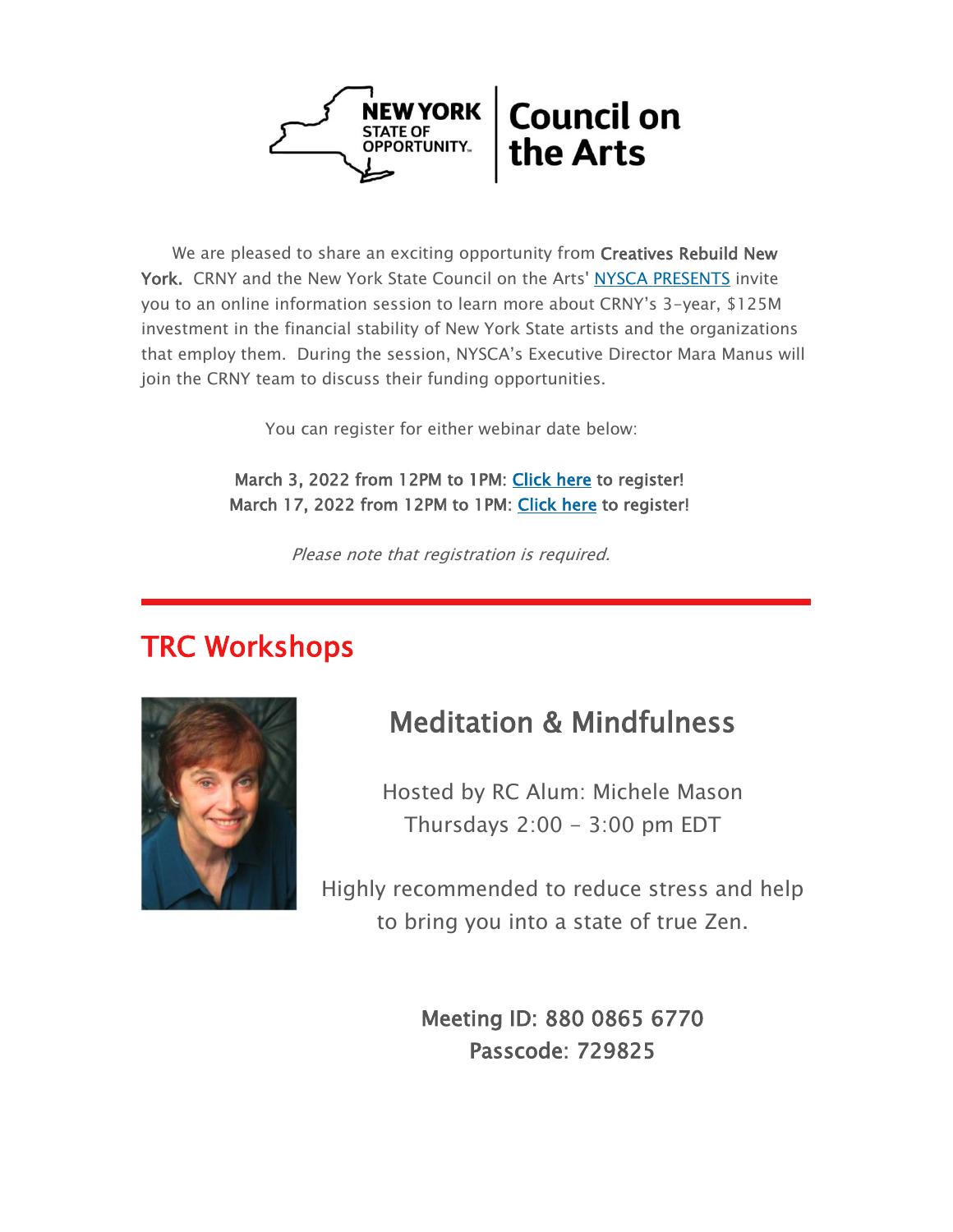Thank you, Michele, for sharing your amazing gift with us every week! This Workshop is a special place to collect, reflect and commune.

[March](https://us02web.zoom.us/j/88008656770?pwd=em0zMEszSHN1NVBEaXZ4Nm1Oc3IvUT09) Zoom Link

#### **PROFESSIONAL CASTING WORKSHOP BY JEN HALPERN OPENS FREE TO TRC MEMBERS!**



Jen Halpern, daughter of TRC Alum Sunny Keyser, is an NYC-based Casting Director who primarily casts commercials, branded content videos and print. She works with advertising agencies and production companies to get them the talent they need per project. She also has a professional production background as a Line Producer for Independent Film and Television.

Jen's unique skill set has allowed her to understand the needs of producer, director and actor, although she loves working with actors the most and getting the best performances possible from them during an audition! Jen also coaches actors one-on-one to help improve commercial technique or for audition prep, does resume consultations and offers affordable headshots to actors.

> Casting Workshop with Jen Halpern on Zoom Tuesdays - February 22, March 1 and March 8 at 7:00 PM Minimum 5 people, Maximum 12 Free to TRC Members, Non-Members \$10 Contact to sign up: [rclub.francine@gmail.com](mailto:rclub.francine@gmail.com)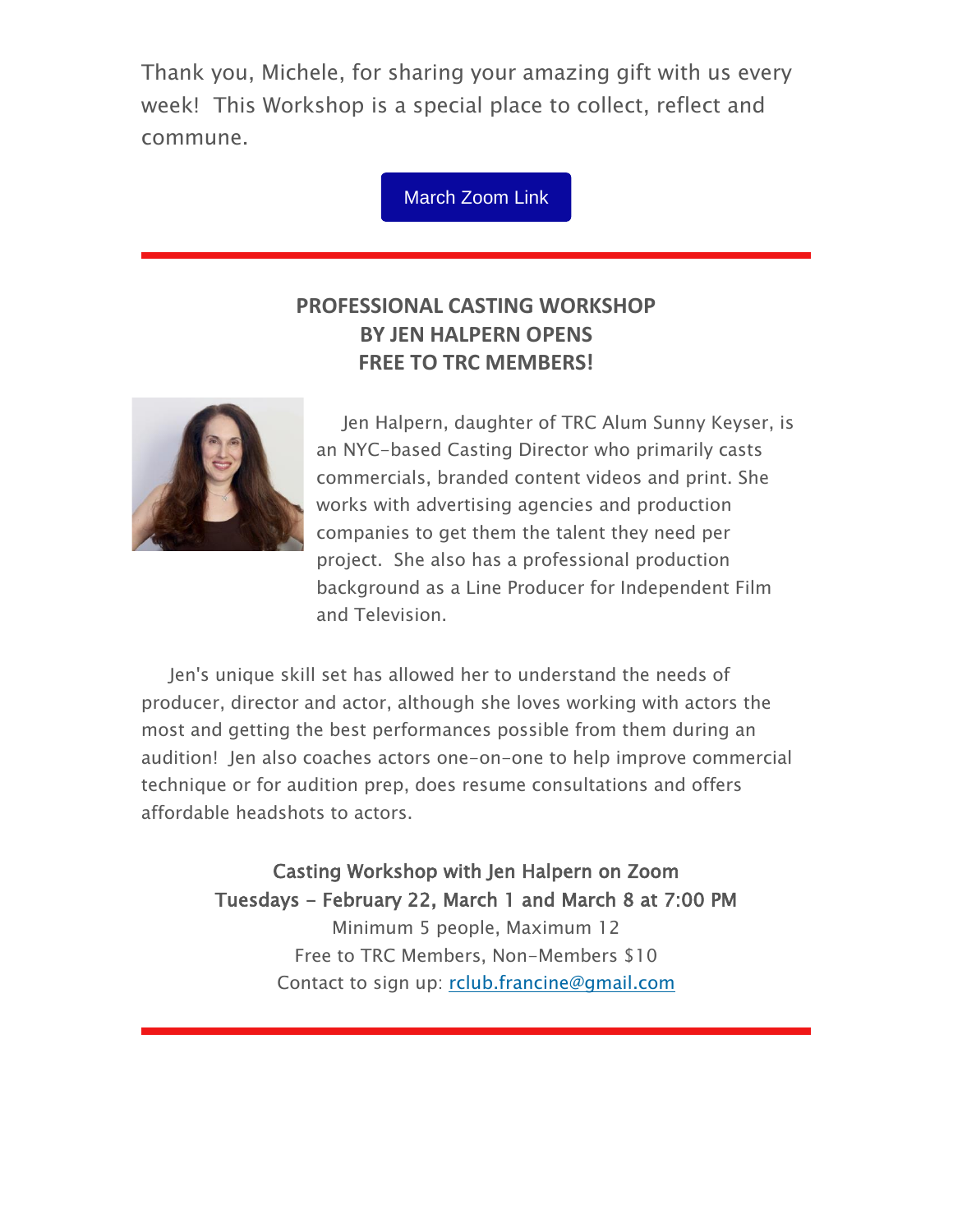## New: Actor's Reels Workshop







Along with headshots and resumes, having an industry standard reel is also an important promotional tool for actors. A good reel showcases you, your personality, experience, and abilities. It also gets to be fun and entertaining to watch!

In this workshop, we'll discuss:

-Why do you need a reel? -What if you don't have footage for a reel? -How to get footage from your projects -What to include/not to include in your reel -You have a reel, now what?

Actor's Reels Workshop led by Kristina Latour of Latour de Force Productions: [www.latourdeforceproductions.com](http://em.networkforgood.com/ls/click?upn=d9K6ASy0zzX96vUyeY2s4Nui38QjqF8Yvv7zABW3IIhOzIqC3HV-2BlrTokL5rWdoiwnH40eMZoStScB0AKXky2Q-3D-3Dwzse_mVgFLr7YN-2FKDVqGhILtkQY9fXF2OyRftV4uiTXV7NCFmx397hqVIaghoWdDojcNgZYXp1szAYOYDjcYK01Pd9nH234-2FA0IRYKOapI7Ds3zS8CjQA-2Bx6c-2BXZ3Cum2epxGt8rNDZUx4bERrgUKftnMToC16JWyeddgMS0Id-2B5QwEsSxmaJOp233-2FafCsEfH8jXYKsd0HLSxhihYHhoJoH1CLLSmzjDyB1mADu9fIeqwBvYQPQfQVQ8RY1-2BTblgGLIXroHyVb-2FwSv2jjLJNMt6tYEmX8b6ZD9ZXBcjU2muIERdR1wi7SuBMW1AMc-2BNM30yESuzGOveWHSorFH3kRC23NTrtBYppw4MV96U0dibQRxw-3D)

Saturday March 26, 2022 11:00 am via Zoom Minimum 5 participants, maximum 12 Free to TRC members, \$10 for non-members To sign up, email [rclub.francine@gmail.com](mailto:rclub.francine@gmail.com)

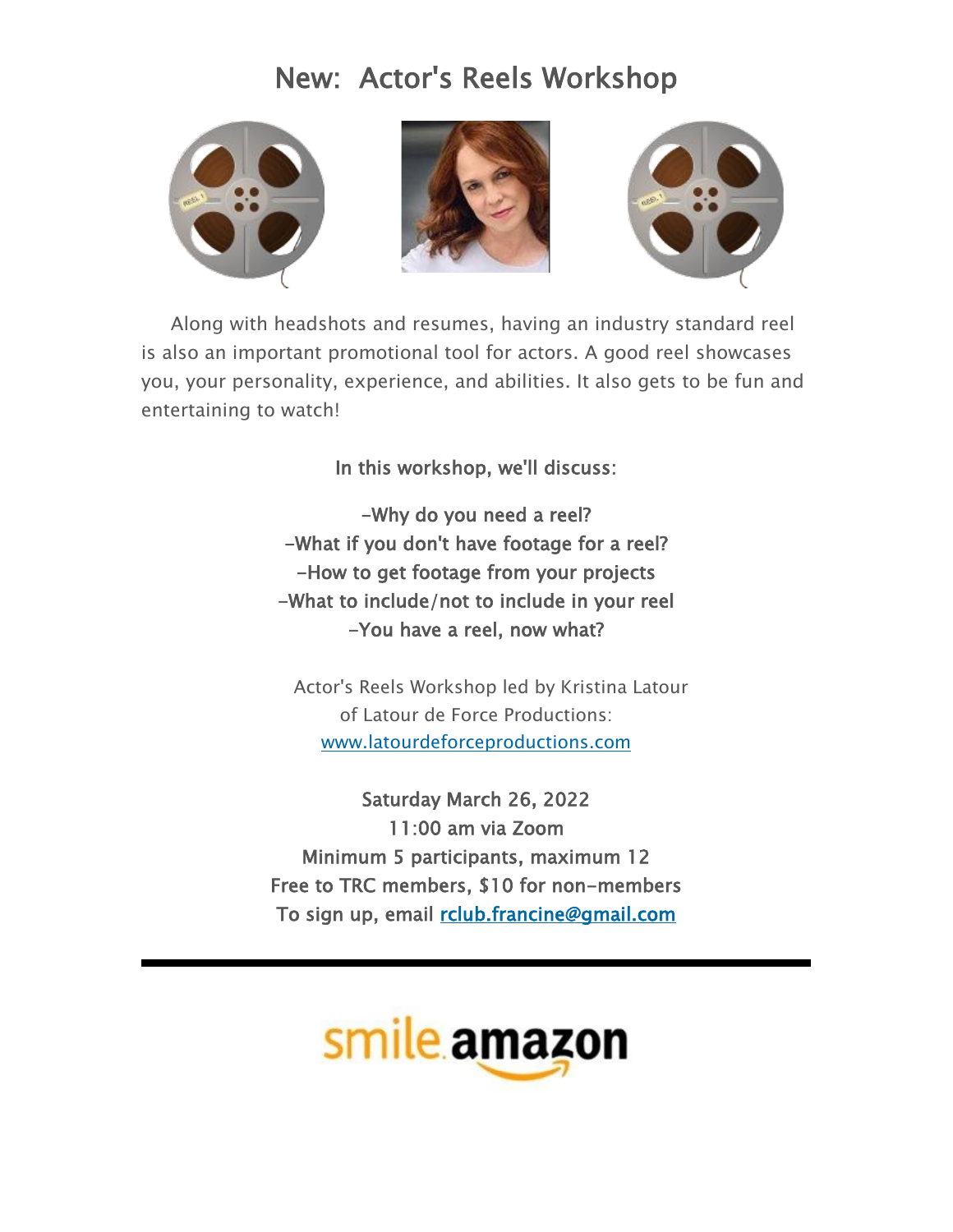#### Please Support The Rehearsal Club while using Amazon Easy-Peasy!

If you shop on Amazon, you can donate 0.5% of every single purchase you make to The Rehearsal Club FREE! Just download the **Amazon Smile** App to your phone or computer and name The Rehearsal Club as your charity of choice! Those small amounts add up! You shop - TRC benefits! If we all sign up, we can make a difference in our support of our mission.



Our company of talented thespians had quite the merry romp doing **Much Ado** through February. We will be starting *Winter's Tale* on March 8, 2022. Roles get cast quite quickly so if interested in participating, contact [denise@denisepence.com.](mailto:denise@denisepence.com)

Below is a link to a short "teaser" from **Much Ado** featuring "Beatrice" overhearing "Ursula" & "Hero" talking about her - we used the Royal Shakespeare's set as a virtual background: [https://youtu.be/-D8MOLpWnWY](http://em.networkforgood.com/ls/click?upn=VAGGw4zHikj3d-2F5242H3ZsWSj9aO2nz3LHnlcb6xZwIQkSkNQnG3Jyr6myoPANFyPXrJ_mVgFLr7YN-2FKDVqGhILtkQY9fXF2OyRftV4uiTXV7NCFmx397hqVIaghoWdDojcNgZYXp1szAYOYDjcYK01Pd9nH234-2FA0IRYKOapI7Ds3zS8CjQA-2Bx6c-2BXZ3Cum2epxGt8rNDZUx4bERrgUKftnMToC16JWyeddgMS0Id-2B5QwEtW-2FUYuQW9JjD4x28uXpFZnwmGtqo9xV-2F101CBQ9SDe9Oz6T5VaOotKFRXbT0Qee-2BXfb9RDFadYfFpL4JQE6xFBL3wJpTSyG98JSzB8JlvnDA4xUIKJGT5CY1pz1UytMd3clDBRw5JRiYOAkAuZhap6jxINasZwr0RyywkgMbY1sjIxdsIvvL-2Bb6dgSrfWb-2F10-3D)

Denise says she's quite far behind on creating videos for each play. She's currently working on *Richard III*, which was read a year ago! In the meantime, Brush Up Your Shakespeare videos are archived at History Alive!:

[www.historyaliveny.com](http://www.historyaliveny.com/)